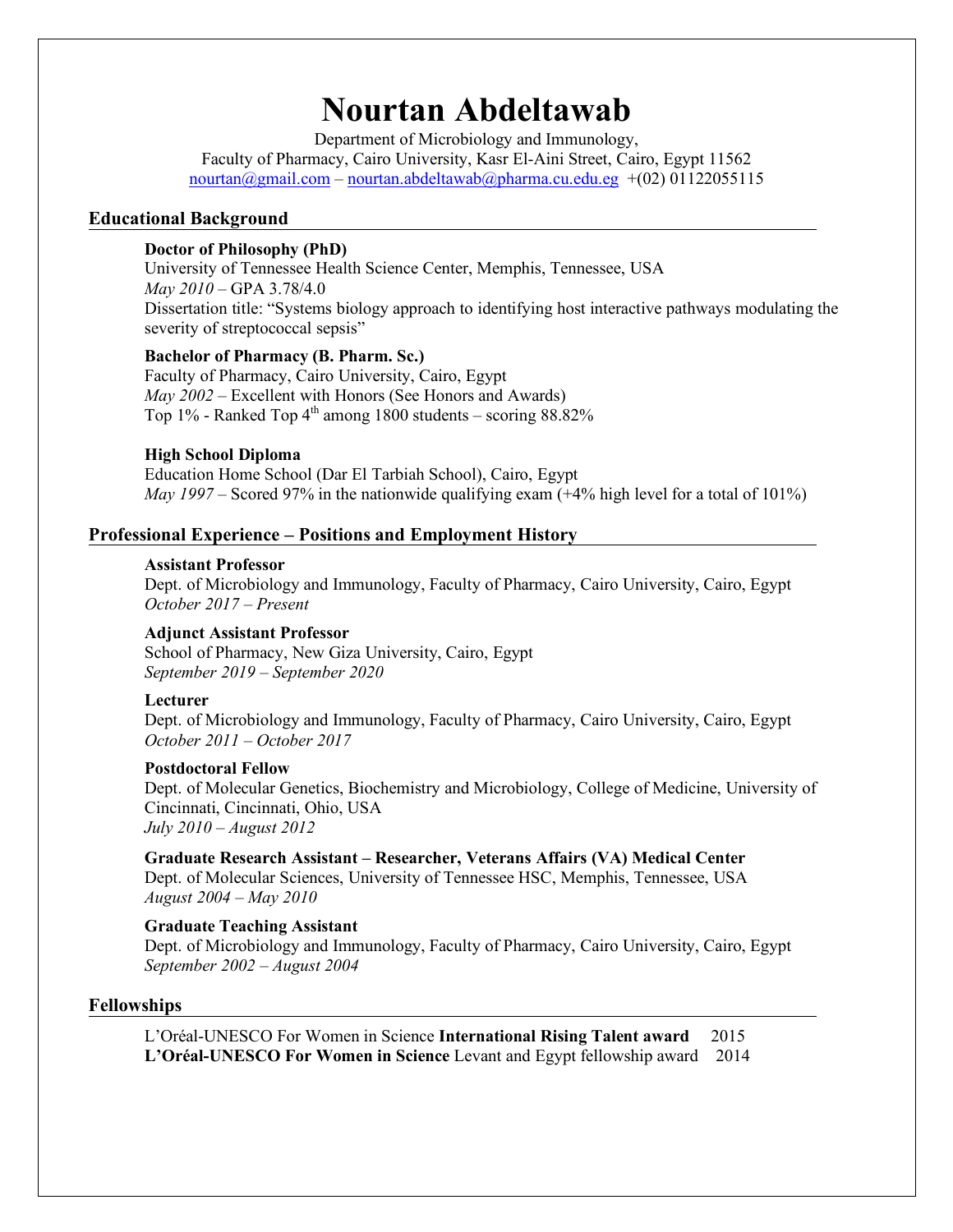#### **Honors and Awards**

| Cairo University Encouragement Award (Junior Faculty Incentive Award)                            | 2018 |  |
|--------------------------------------------------------------------------------------------------|------|--|
| Cairo University Excellence in International Publication awards 2015, 2016, 2017, 2018           |      |  |
| Better Egypt Summit, Amwal Al Ghad Top 50 women performing in Egypt and influencing society 2016 |      |  |
| L'Oréal-UNESCO For Women in Science International Rising Talent award                            | 2015 |  |
| L'Oréal-UNESCO For Women in Science Levant and Egypt fellowship award                            | 2014 |  |
| American Society of Microbiology (ASM) Student Award, ASM general meeting, Orlando, Florida      | 2006 |  |
| Dean's award for top 5 distinguished honor students, Faculty of Pharmacy, Cairo University       |      |  |
| Amoun pharmaceuticals' award for top 5 distinguished honor pharmacy students                     | 2002 |  |
| Chemical Industries Development award for top 5 distinguished honor pharmacy students            | 2002 |  |
| Arab Drug and Chemical Industries award for top 10 honor pharmacy students                       | 2002 |  |

# **Professional Experience – Teaching Experience**

#### *October 2011 till present.*

#### *Undergraduate Courses:*

- 3rd year, **Basic Microbiology and Immunology** (402), General Program, Faculty of Pharmacy Cairo University 2012/2013, 2015/2016, 2016/2017, 2017/2018, 2018/2019, 2019/2020, and 2020/2021 with the adjunct use of e-learning via Classroom online interface.

- 3rd level, **Pathophysiology** (MD507), Clinical Pharmacy Program, Faculty of Pharmacy Cairo University, 2014/2015, 2015/2016, 2016/2017, 2017/2018, 2019/2020, and 2020/2021 with the adjunct use of e-learning via Classroom online interface and Blackboard CU.

-3rd level **Pathology** (MD608), Clinical Pharmacy Program, Faculty of Pharmacy, Cairo University 2017/2018, 2018/2019, 2019/2020, and 2020/2021 with adjunct use of e-learning via Classroom online interface.

-3rd level, **Quality Control of Herbal Drugs** (PG606), Clinical Pharmacy Program Faculty of Pharmacy Cairo University 2014/2015, 2015/2016, 2018/2019, 2019/2020, and 2020/2021.

-3rd level, **Pharmaceutical Biotechnology** (PM703), Clinical Pharmacy Program, Faculty of Pharmacy Cairo University 2014/2015, 2015/2016 and 2016/2017

-3rd level, **Pharmaceutical Microbiology** (PM704), Clinical Pharmacy Program, Faculty of Pharmacy Cairo University 2014/2015.

- 2nd year, **Pathology and Parasitology** (401), General Program, Faculty of Pharmacy Cairo University, website: https//sites.google.com/site/pathopara401

-Course coordinator of undergraduate 3rd year, **Immunology** (PMB373), Faculty of Pharmacy, Ahram Canadian University (ACU) 2014/2015.

#### *Postgraduate Courses:*

-Postgraduate Masters Program, Basic **Immunology** (2402), Faculty of Pharmacy Cairo University. Website: https://sites.google.com/site/immuno2402 Course coordinator and main instructor from 2011 to present, incorporating active, cooperative learning and learning by research strategies for enhancing learning experiences.

-Postgraduate Genomics and Bioinformatics Diploma, course coordinator of **Systems Biology** (Micro 1421), Faculty of Pharmacy, Cairo University, 2017/2018, 2018/2019, and 2020/2021

-Postgraduate Genomics and Bioinformatics Diploma, course coordinator of **Pharmacogenomics** (Micro 1428), Faculty of Pharmacy, Cairo University, 2017/2018, 2018/2019, and 2020/2021

-Postgraduate Genomics and Bioinformatics Diploma, course coordinator of **Human Genetics and Gene Therapy** (Micro 1422), Faculty of Pharmacy, Cairo University, 2017/2018, 2018/2019, and 2020/2021

-Postgraduate Genomics and Bioinformatics Diploma, course coordinator of **Bioethics** (Micro 1425), Faculty of Pharmacy, Cairo University, 2017/2018, 2018/2019, and 2020/2021

-Postgraduate Microbiology and Immunology Diploma, **Diagnostic Virology and Mycology** (1403), Faculty of Pharmacy Cairo University, Course coordinator 2013 till 2017 website: https//sites.google.com/site/virologymycology, including practical sessions.

*Nourtan Abdeltawab CV Page 2 of 11*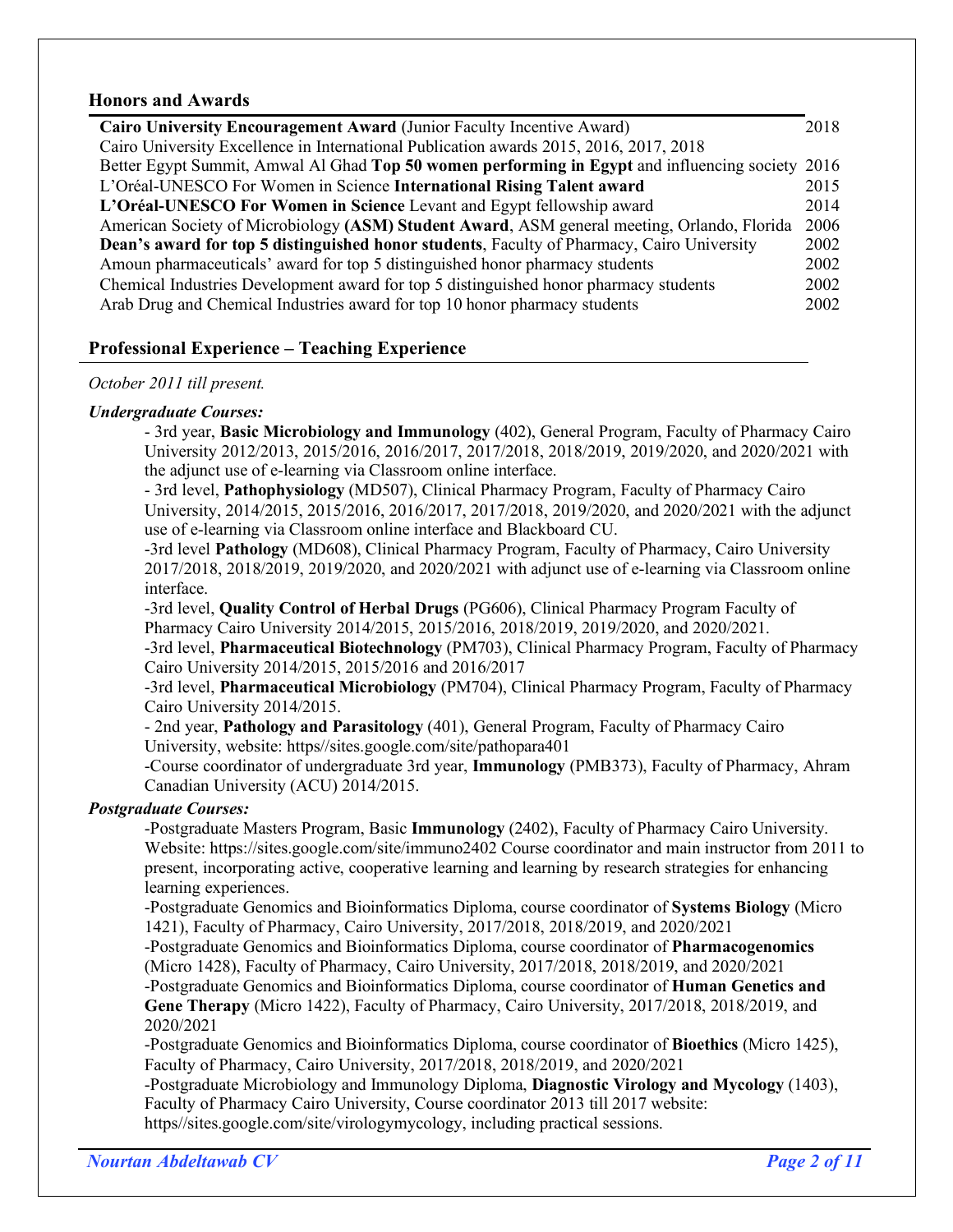-Postgraduate Biotechnology Diploma, and Drug Design diploma **Bioinformatics** (1416), Faculty of Pharmacy Cairo University from 2015 till present.

-Postgraduate Clinical Chemistry diploma, **Systems Biology and Pharmacogenomics** (MCP2), Faculty of Postgraduate For Advanced Science, Beni-Suef University 2014/2015

# **Professional Experience – Research Experience**

# *As Assistant and Associate Professor at Dept. of Microbiology and Immunology, Faculty of Pharmacy, Cairo University, Cairo, Egypt*

-Research project on **pharmacogenetics of hepatitis C virus new therapy in Egyptian population**. Research was awarded **L'Oréal-UNESCO For Women in Science fellowship** award and L'Oréal-UNESCO For Women in Science **International Rising Talent award**.

-Designed and analyzed **genome-wide association studies (GWAS)** with multiple collaborators studying differential host response to various diseases. These collaborations resulted in mapping quantitative trait loci (QTLs) associated with differential response to a number of diseases and stimuli including:

- Colonization **Shiga toxin** with Dr. Angela Melton-Celsa and Dr. Lisa Russo from Uniformed Services University of the Health Sciences, Bethesda, MD (published manuscript)
- **Ebolavirus** infection with Dr. Elizabeth Zumbrun from U.S. Army Medical Research Institute of Infectious Diseases (USAMRIID), Fort Detrick, Maryland (published manuscript)

-Immunological aspect of **hepatitis viral infections**, mentoring and supervising doctoral student Mr. Khaled Rakha on differential Th1/Th2 immune response in HCV exposed individuals (published manuscript) and master's student Mrs. Samira Eid on HCV co-infection with Schistsomaisis and interferon levels in chronic HCV patients (published manuscript).

-Co-advisor on multiple projects on **vaccines** enhancements, these projects include:

- Ms. Assmaa Gohar on formulating a combined vaccine for prevention of traveler's diarrhea and diarrhea in infants in Egypt. (Published manuscript)
- Ms. Randa Hamed Ali on immunological and efficacy studies on a new combination between *Haemophilus influenzae* and *Neisseria meningitides* conjugate vaccine. (Published manuscript)
- Ms. Nourhan Hassan on comparative study on the effect of different adjuvants on the immunogenicity of hepatitis B vaccine. (Published manuscript)

- Mentoring as co-advisor on doctoral students' theses:

- Mr. Mohamed Taleb research on antimicrobial effects of Mediterranean essential oils on acnecausing microbes (published manuscript).
- Ms. Assmaa Gohar formulation of combined HPV and Rubella vaccine for women health (published manuscript)
- Ms. Sarah El-Sayed study of herbal preparation on gut microbiota in irritable bowel syndrome (IBS) and inflammatory bowel disease (IBD) animal models (manuscript submitted).

Ms. Islam Kamal on biodegradation of dyes in industrial wastewater (manuscript preparation). -Co-advisor on research identifying the **effect of stress and multi-drug resistance** in both gram positive and negative bacteria.

- Studying the effect of metal ions on multi-drug resistance and biofilm of *Staphylococcus aureus (S. aureus*), and multi-drug resistant *S. aureus* (MRSA) clinical isolates in Egypt. This project is conducted by Ms. Youmna Abdurrahman working on effect of zinc and Mr. Mark Medhat, working on effect of nickel on *S. aureus* biofilm formation. (two theses defended, ASM conference posters, manuscripts in preparation)
- Mr. Assem Mohamed studies virulence factors and multi-drug resistance in *Serratia marcescens* clinical and environmental isolates in Egypt. (Thesis defended, manuscript in preparation).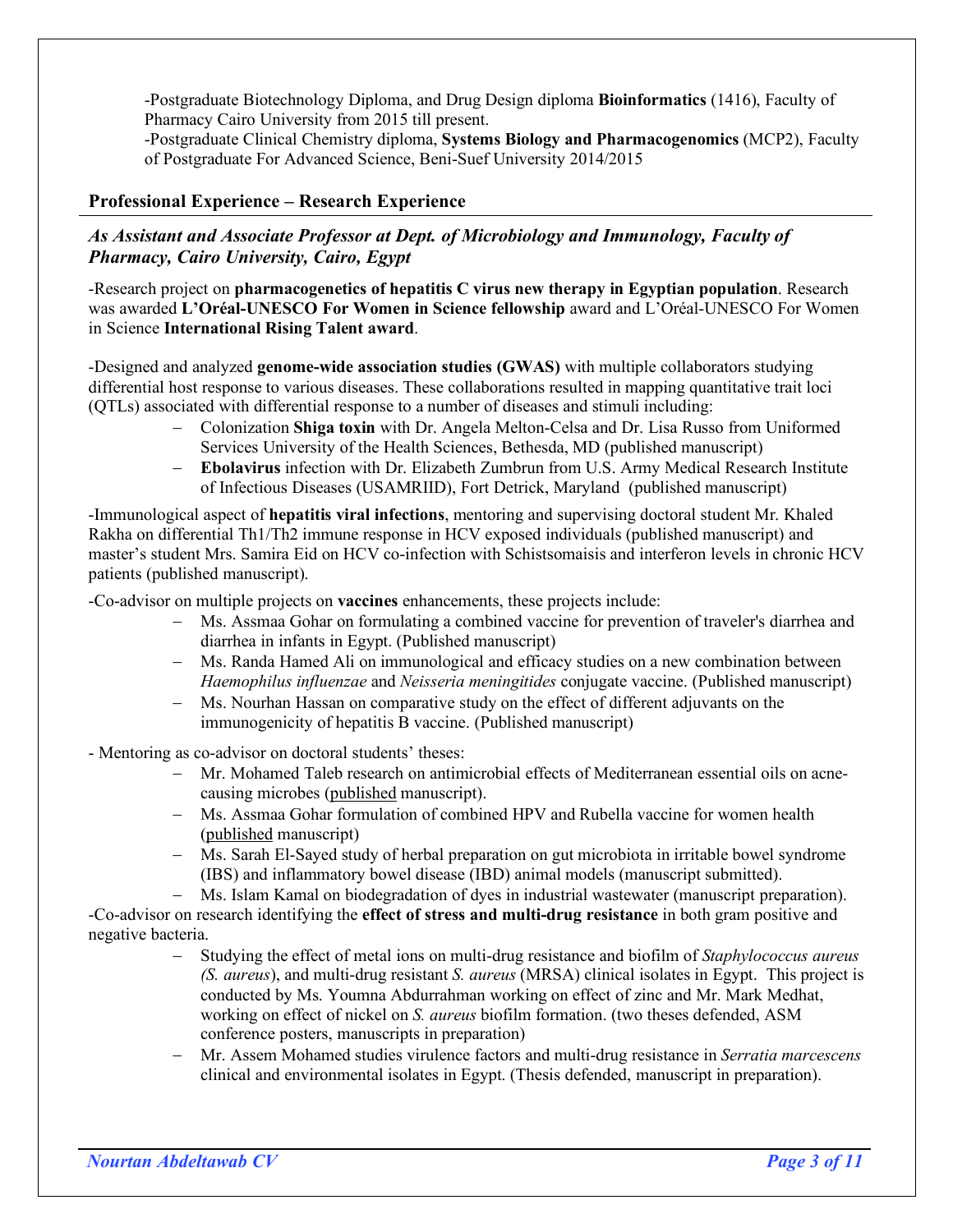**-**Co-advisor on preclinical studies on possible use of mesenchymal stem cells as an adjunct therapy in rheumatoid arthritis (published manuscript), systemic lupus erythematosus (SLE) and osteomyelitis in long-bone fracture (manuscripts in preparation).

- Co-advisor on a study on the effect of STW 5 (herbal preparation) on selected bacteria of the gut (Ms. Shimaa Attia) and cigarette smoking on metabolism of xenobiotic by selected oral bacteria (Ms. Hams Moussa) (ASM poster presentation, thesis defended and manuscript in preparation).

# **Professional Experience – Research Experience – continued**

# *As Postdoctoral Researcher at Dept. of Molecular Genetics, Biochemistry and Microbiology, College of Medicine, University of Cincinnati, Cincinnati, Ohio, USA*

-Employed systems biology approach to elucidate mechanisms of differential host response to group A streptococcal (GAS) sepsis. Performed systems genetics and genome-wide transcriptional studies in Advanced Recombinant Inbred (ARI) BXD strains exhibiting differential susceptibility to GAS sepsis. Also, I identified biomarkers that reflect differences in disease severity and progression among these strains.

-Performed studies towards elucidating the role and mechanism of prostaglandin E2 in modulating host differential susceptibility to severe GAS sepsis in collaboration with Dr. David Aronoff at University of Michigan, Ann Arbor, MI.

# *As Graduate Researcher at Dept. of Molecular Sciences, University of Tennessee Health Science Center, Memphis, Tennessee, USA*

Dissertation title: Systems biology approach to identifying host interactive pathways modulating the severity of streptococcal sepsis.

Advisor: Malak Y. Kotb – Committee: Linda M. Hendershot, Tony N. Marion, David R. Nelson, Robert W. Williams.

-Worked towards identifying host immune pathways modulating differential susceptibility to streptococcal sepsis. This was done by applying a systems genetics approach, performing genome-wide association studies (GWAS) and linking phenotypic variation in host responses to variations in genotypes.

-Standardized a mouse model of streptococcal sepsis using advanced recombinant inbred (ARI) panel of BXD mouse strains (published manuscript). These are a genetically diverse reference population that we used to mimic the genetic diversity of human population.

-Mapped quantitative trait loci (QTLs) associated with differential host response to sepsis and parsed them into network of pathways (published manuscript).

-Part of teams in my mentor's laboratory as part of several high-throughput collaborations including: -High-throughput genome-wide transcriptional profiling of mouse spleen across BXD and common inbred mouse strains, completed project was deposited in Gene Network online platform February 2010. URL: http://www.genenetwork.org/dbdoc/UTHSC\_SPL\_RMA\_1210.html

-High-throughput genome-wide transcriptional profiling CEPH panel (Centre d'Etude du Polymorphisme Humain). Completed project was deposited in Gene Network online platform September 2009. URL: http://www.genenetwork.org/dbdoc/UT\_CEPH\_RankInv0909.html

-Designed, implemented and analyzed multiple collaborative genome-wide association studies (GWAS) to map quantitative trait loci (QTLs) associated with differential response to a number of infectious diseases including the following mouse models projects:

-Tularemia

-Streptococcus pneumonia

-Ectromelia and Vaccinia viruses

-Standardized several procedures in the laboratory and wrote Standard Operating Procedures (SOP).

*Nourtan Abdeltawab CV Page 4 of 11*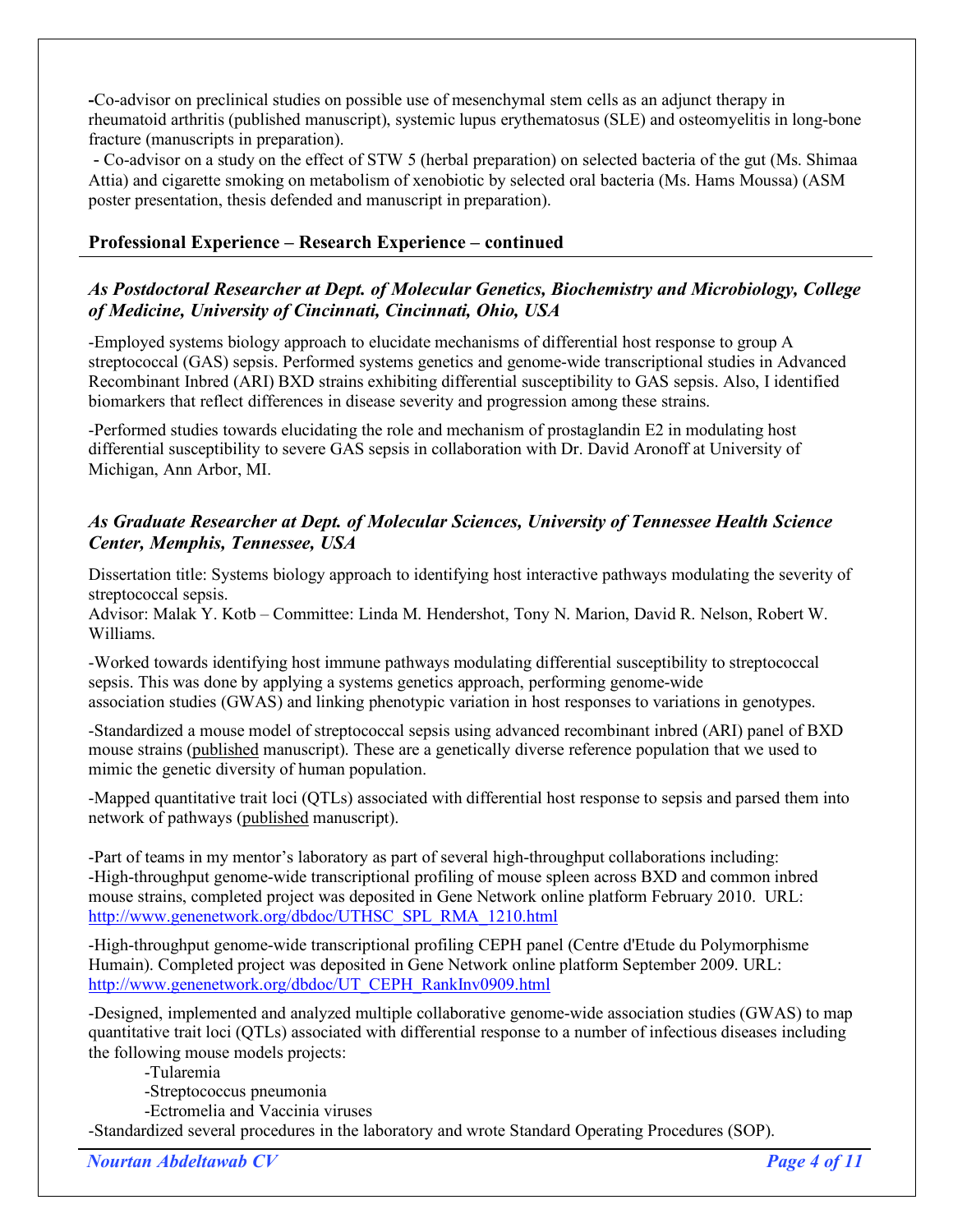# **Professional Experience – Community Service Activities**

- Invited panelist at the **Arab Network of Women in Science and Technology (ANWST)** Alexandria, Egypt – December 2020 " المر أة العربية في العلوم: حاضرة ومشاركة"

**-** Invited speaker at the **UNESCO Opening Ceremony International Year of the Periodic Table of Chemical Elements (IYPT),** Paris, France, January 2019 – session: "Young scientists from regions of the World (StandUp4Periodic Table)" *Talk title: "Trace Elements in Host-Pathogen Interactions: A Tale of Two Bacteria and Two Elements"*

-**Director of international relations bureau** (IRB), delivery of a 3 hours workshop on "**Pharmacy Students Way to study in Europe: Erasmus in a nutshell**" November 2018 in collaboration with Pharmacy Career Center, Faculty Pharmacy, Cairo University.

- **TEDx Cairo Women** (November 2017) invited speaker, talk title "A medicine that fits you" كساقم ىلع جلاع TED conference format talk for public on pharmacogenetics and precision medicine.

#### - Invited participant at the **International Conference on Women Leaders in Science, Technology and Engineering (WLSTE+10)**

Kuwait – October 2017

Hosted by the Kuwait Foundation for Advancement of Science (KFAS), in collaboration with the American Association for Advancement of Science (AAAS) and Department of State (DOS).

- **Organization committee** of the **International Scientific Conference of Faculty of Pharmacy**, Cairo University, Cairo Egypt

6th (April 2015): "2020 Vision for Pharmacy in Egypt"

7th (April 2016): "Translational Research in Pharmacy: from Bench to Market"

9th (April 2018): "Towards Globally recognized Egyptian Pharmaceutical Ingredients- A National Priority"

- As the director of international relations bureau (IRB) organized "**The main animal models for the current neuropsychiatric disorders" part of Erasmus + KA1 funding –** Cairo University October 2016.

-As the director of international relations bureau (IRB) designed and organized the **International Day at Faculty of Pharmacy Cairo University** April 2014 and April 2016 – Attendees were from different nationalities and institutes in Egypt – The event was highly rated by participants and faculty members. The international day was highlighted in the faculty newsletter and awarded a certificate of appreciation by the dean of faculty of pharmacy, Cairo University.

-Organized and held a three days workshop on "**Pharmacogenomics**" – Workshop drew revenue for Faculty of Pharmacy Biotechnology Center ( $BTC - 009$ ). Attendees from different universities and institutes in Egypt highly rated the workshop. Dates: February 2014, September 2014, May 2015, February 2016, February 2017, and July 2018. Workshop website: https://eliademy.com/catalog/catalog/product/view/sku/4ced5d0cfb

- Invited speaker for a 3 hours session on **Cancer immunology** August 2016 hosted by Scita-team, an academy based on innovative teaching and scientific research approaches, as part of their Oncopedia Program sponsored by Baheya Cancer center, National Cancer Institute, Cairo University, and Manuscript Edit scientific publisher at National Center for Clinical and Environmental Toxicology, Egypt.

- Invited speaker for a full-day session on **Cancer immunology** hosted by Faculty of Medicine Student Association (FMSA) dedicated sessions on Cancer research inspired by Cancer research UK theme "a race for life" February 2016

- Co-organized "**International One-Day Symposium of Department of Microbiology and Immunology**" April 2014 at Faculty of Pharmacy, Cairo University. Scientists from United States, Canada, Australia, United Kingdom, Mexico, Brazil, Colombia and Argentina gave presentations about their research for postgraduate students of the department and selected invited audience. The symposium was highly rated by attendee.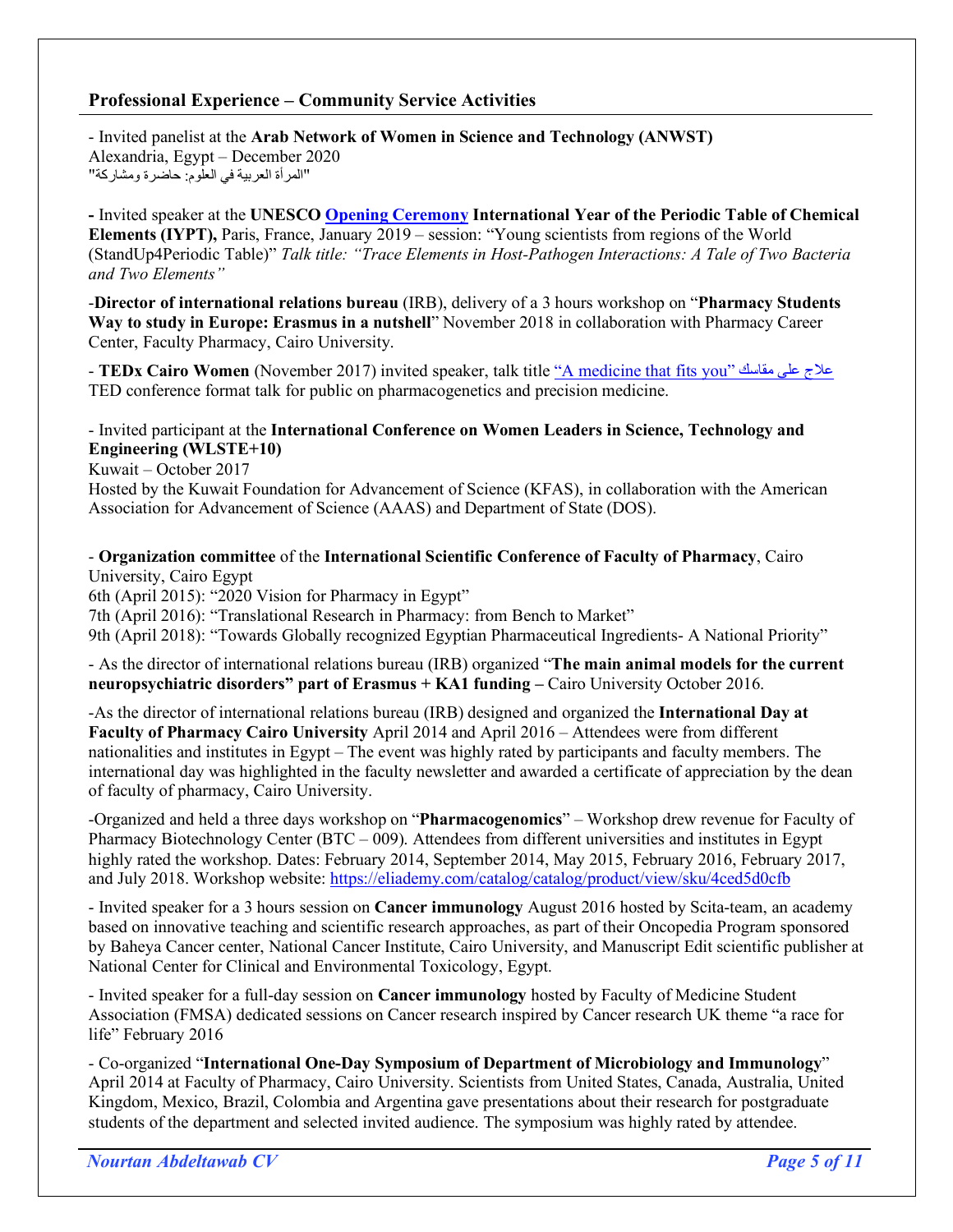-Organized and held **departmental journal club** 2014/2015 for postgraduate students as part of their required hours for obtaining masters or doctoral degrees. Created and maintained FOPCU Departmental Journal Club Website (https://sites.google.com/a/pharma.cu.edu.eg/microjournalclub/ )

-Served as **department coordinator at the performance appraisal and quality assurance unit** (**PAPQ**) at faculty of Pharmacy Cairo University (2013–2016). My duties included implementing standard operating procedures in both teaching and research labs of the department of microbiology and immunology.

- Organized and held a three days workshop on "**systems biology approaches and its applications**" – This workshop drew revenue for Faculty of Pharmacy Biotechnology Center (BTC) 2011 and 2012 – Attendees were from different universities and institutes in Egypt – This workshop was highly rated by attendees.

# **Memberships and Professional Affiliations**

| The International Society for Systems Biology (ISSB)<br>The Egyptian Society of Genetics (ESG)<br>American Association of Pharmaceutical Scientists (AAPS)<br>Egyptian Society for American Universities Alumni (ESAUA) | $2012$ – Present<br>$2012$ – Present<br>$2012 - 2013$<br>$2010$ – Present |
|-------------------------------------------------------------------------------------------------------------------------------------------------------------------------------------------------------------------------|---------------------------------------------------------------------------|
| University of Cincinnati Postdoctoral Fellow Association (UCPDFA)                                                                                                                                                       | $2010 - 2013$                                                             |
| National Postdoctoral Association (NPDA)                                                                                                                                                                                | $2010$ – Present                                                          |
| Greater Cincinnati Chapter of AWIS (GC-AWIS)                                                                                                                                                                            | $2010 - 2013$                                                             |
| Association For Women in Science (AWIS)                                                                                                                                                                                 | $2010$ – Present                                                          |
| International Society for computational biology (ISCB)<br>American Society of Microbiology (ASM)                                                                                                                        | $2005 - 2006$<br>$2002$ – Present                                         |

#### **Volunteer Academic Services – Peer Review and Editorial Services**

| Reviewer for British Council and Central Department of Missions Newton Mosharafa PhD<br>program. | 2019–present<br>2018–present |
|--------------------------------------------------------------------------------------------------|------------------------------|
| Jury Member of the L'Oreal UNESCO For Women In Science (FWIS) Egypt Award                        |                              |
| Executive director of International Relations, Faculty of Pharmacy, Cairo University             | $2014$ – present             |
| Anti-harassment task force coordinator, Faculty of Pharmacy, Cairo University                    | $2015 - 2016$                |
| Assistant to the Director of Biotechnology Center, Faculty of Pharmacy, Cairo University         | $2015 - 2016$                |
| Judge at University of Cincinnati Science and Engineering Expo                                   | 2011 and 2012                |
| President of International Student Association (ISA) of University of Tennessee HSC              | $2006 - 2008$                |
| Member of the Association of Friends of the National Cancer Institute (AFNCI), Cairo, Egypt      | $2000 - 2004$                |
|                                                                                                  |                              |

#### **Reviewer:**

PLOS ONE, Genes, BMC Research Note, Frontiers in Genetics, Medical Sciences, Medicines, OMICS: A Journal of Integrative Biology, Scientific Reports, European Journal of Pharmaceutics and Biopharmaceutics, Journal of Advanced Research, Clinical, Cosmetic and Investigational Dermatology, Frontiers in Neuroscience, Medicine, Microbial Pathogenesis, Oxidative Medicine and Cellular Longevity, and Egyptian Journal of Genetics and Cytology.

**Academic Editor:** Medicine (LWW - Wolters Kluwer) (Infectious Diseases Section).

**Associate Editor:** Frontiers in Neuroscience (Frontiers) (Neurogenomics section).

**Assistant Technical Editor:** Egyptian Journal of Genetics and Cytology (Egyptian society of Genetics)

#### **Languages**

| Arabic  | Native language                           |
|---------|-------------------------------------------|
| English | Bilingual proficiency                     |
| French  | Elementary to limited working proficiency |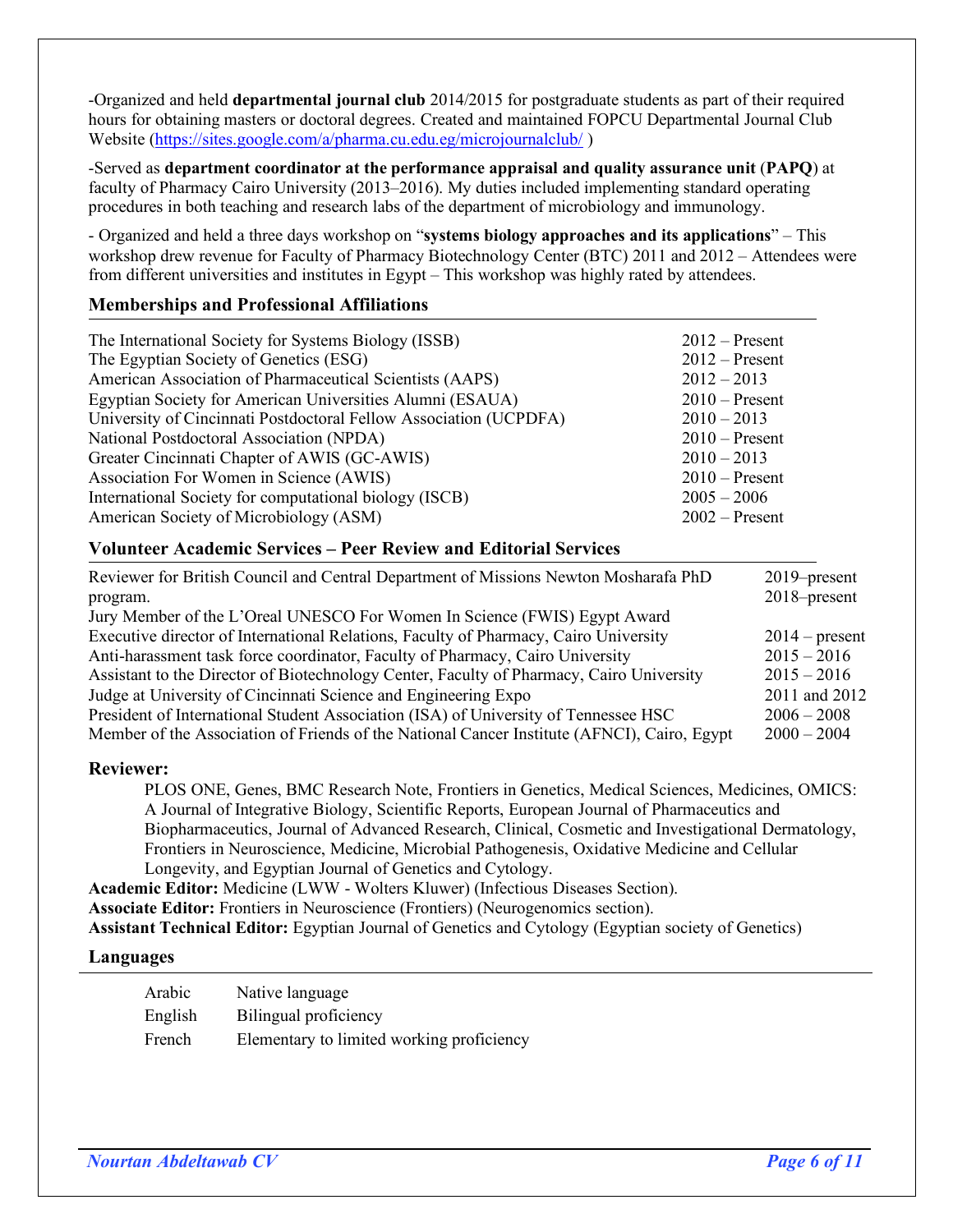# **Software Skills**

| Fully Proficient -GraphPad Prism (Statistical analysis and visualization) |                                                   |  |  |  |
|---------------------------------------------------------------------------|---------------------------------------------------|--|--|--|
|                                                                           | -DataDesk (Statistical analysis package)          |  |  |  |
|                                                                           | -Gene Network platform (Linkage analysis)         |  |  |  |
|                                                                           | - PharmGKB (Pharmacogenomics knowledge database)  |  |  |  |
| Intermediate                                                              | -Cytoscape (Gene-expression and Pathway analysis) |  |  |  |
|                                                                           | -FileMaker Pro (Relational database platform)     |  |  |  |
|                                                                           | -Genespring (Gene expression analysis)            |  |  |  |
|                                                                           | -Tableau (Visualization and statistical analysis) |  |  |  |

# **Special Training (selected last 3 years)**

| <b>Training Session</b>                                                            | Date               | Organization                                                                                                      |
|------------------------------------------------------------------------------------|--------------------|-------------------------------------------------------------------------------------------------------------------|
| التحليل الإحصـائي في التجارب الحيوية<br>(الكليات العملية)                          | April 2020         | دورات مركز تنمية قدرات أعضاء هيئة التدريس FLDC                                                                    |
| التفكير الناقد                                                                     | April 2020         | دورات مركز تنمية قدرات أعضاء هيئة التدريس FLDC                                                                    |
| المقررات الإلكترونية التفاعلية                                                     | October 2020       | دورات مركز تنمية قدرات أعضاء هيئة التدريس FLDC                                                                    |
| الاتجاهات الحديثة في التدريس                                                       | October 2020       | دورات مركز تنمية قدرات أعضاء هيئة التدريس FLDC                                                                    |
| "Infection Control" workshop                                                       | April 2019         | Biotechnology Center, Faculty of Pharmacy,<br>Cairo University                                                    |
| "Metagenomics" workshop                                                            | Dec 2018           | Oklahoma State University and Faculty of<br>Pharmacy Genomics Center, at Faculty of<br>Pharmacy, Cairo University |
| ASM "Grant Writing" Online Course                                                  | <b>Fall 2018</b>   | American Society for Microbiology (ASM),<br>Education Department, Washington, DC<br>USA.                          |
| "Open Access Week @ AUC:<br>Knowledge Production in Egypt and the<br>Global South" | Nov 2018           | The American University in Cairo, AUC,<br>Cairo, Egypt                                                            |
| 'SciVal: A tool for evidence-based research Oct 2018<br>planning" Workshop         |                    | Elsevier - Cairo University                                                                                       |
| "Indexing your journal in Scopus"                                                  | <b>July 2018</b>   | Academy of Scientific Research and<br>Technology (ASRT), Egypt                                                    |
| ASM "Scientific Writing and Publishing"<br><b>Online Course</b>                    | $Jan - April 2018$ | American Society for Microbiology (ASM),<br>Education Department, Washington, DC<br>USA.                          |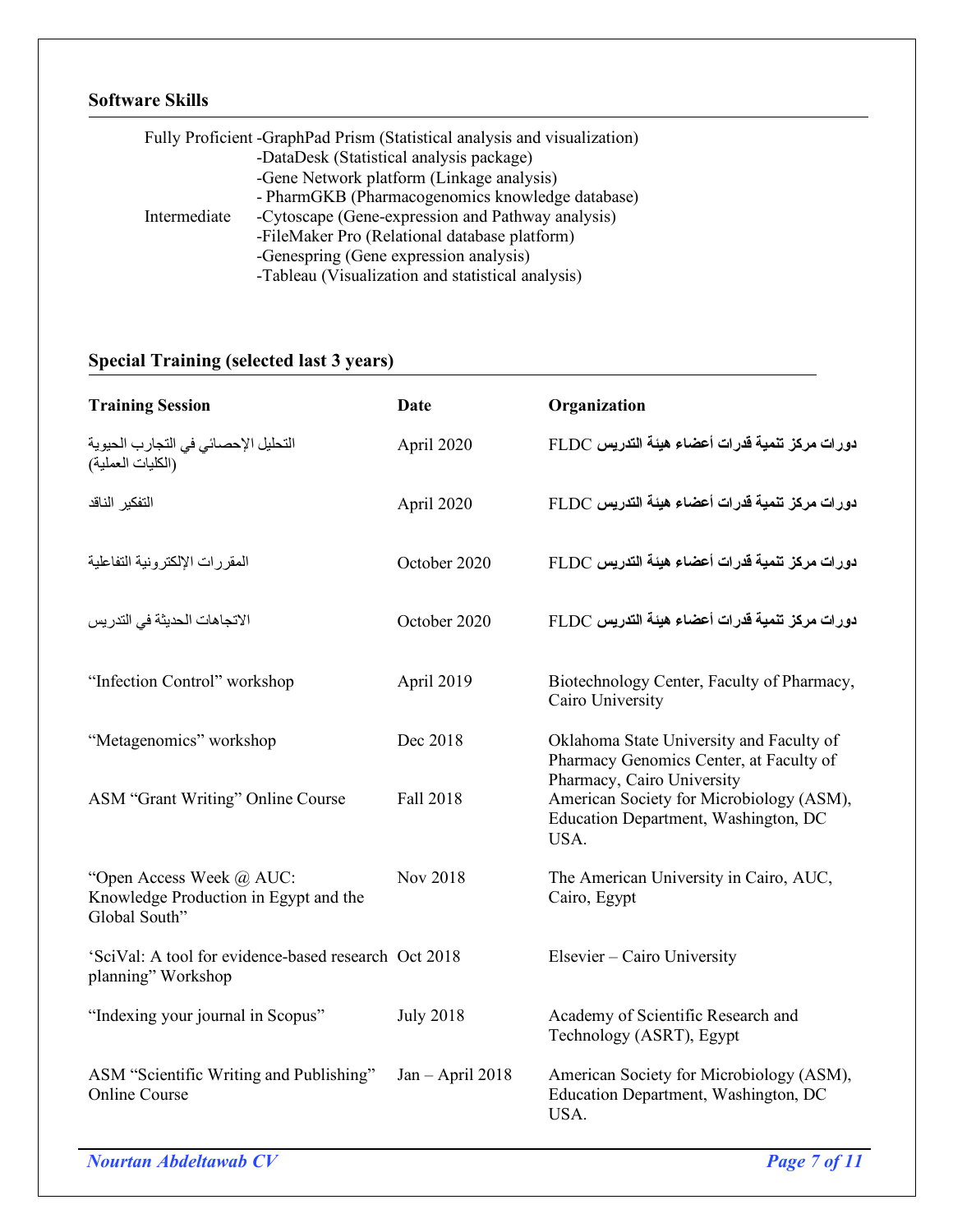| "Work Smarter, Not Harder: Time<br>Management for Personal & Professional<br>Productivity"                                                                                             | September 2017   | University of California, Irvine on Coursera<br>by Margaret Meloni, MBA, PMP                                                                                                   |
|----------------------------------------------------------------------------------------------------------------------------------------------------------------------------------------|------------------|--------------------------------------------------------------------------------------------------------------------------------------------------------------------------------|
| "Conference German-Egyptian Network for February 2017<br>Innovation and Development (GENID)"                                                                                           |                  | Alexander von Humboldt Foundation<br>Workshop for Postdoctoral Researchers,<br>Intercontinental Cairo CityStars, Egypt                                                         |
| "Building research capacity towards"<br>assessing success-factors in building ethical<br>cross-sectoral healthcare management<br>partnerships within business, government<br>and NGOs" | November 2016    | "Giving voice to values" – British Council –<br>Newton Trilateral (United Kingdom-Egypt-<br>South Africa) Workshop for Early Career<br>Researchers, Stellenbosch, South Africa |
| "Self Marketing"                                                                                                                                                                       | <b>July 2016</b> | German Academic Exchange Service<br>Cairo Office, DAAD, Cairo, Egypt                                                                                                           |
| "Scholarly collaborations"                                                                                                                                                             | <b>July 2016</b> | German Academic Exchange Service<br>Cairo Office, DAAD, Cairo, Egypt                                                                                                           |
| Digital Pedagogy Lab Cairo                                                                                                                                                             | March 2016       | Center for Learning and Teaching, The<br>American University in Cairo (AUC), Egypt                                                                                             |

# **International Conferences Oral and Poster Presentations (selected last 3 years)**

**Arab Network of Women in Science and Technology (ANWST)** Alexandria, Egypt – December 2020

"المرأة العربية في العلوم: حاضرة ومشاركة"

# **4th International PHARMA conference, Helwan University**

Cairo, Egypt – November 2020

# **5th International Conference of Genetic Engineering & Its Applications**

Hurghada, Egypt – October 2019 *Talk title: "Exploring xenobiotic–microbiota interactions"*

#### **ASM Microbe 2019**

San Francisco, CA – June 2019 *Poster presentations: Y. A. Ramadan , N. F. Abdeltawab , G. R. Abdellatif , M. A. Ramadan "Effect of Selected Natural Products on Biofilm Formation by Klebsiella pneumonia Clinical Isolates"* and *Y. A. El Hakim , N. F. Abdeltawab , A. E. Ali , and A-D. M. S. Hosny "Effect of Zinc Limitation on Pathogenic Behavior of Staphylococcus aureus"*

# **3rd Annual Arab International Pharmacy Conference (AIPC)**

Cairo, Egypt – March 2019 *Talk title: "Pharmacogenetics a step towards precision medicine"*

#### **UNESCO Opening Ceremony International Year of the Periodic Table of Chemical Elements (IYPT)** Paris, France – January 2019

Invited speaker for "Young scientists from regions of the World (StandUp4Periodic Table)" *Talk title: "Trace Elements in Host-Pathogen Interactions: A Tale of Two Bacteria and Two Elements"*

*Nourtan Abdeltawab CV Page 8 of 11*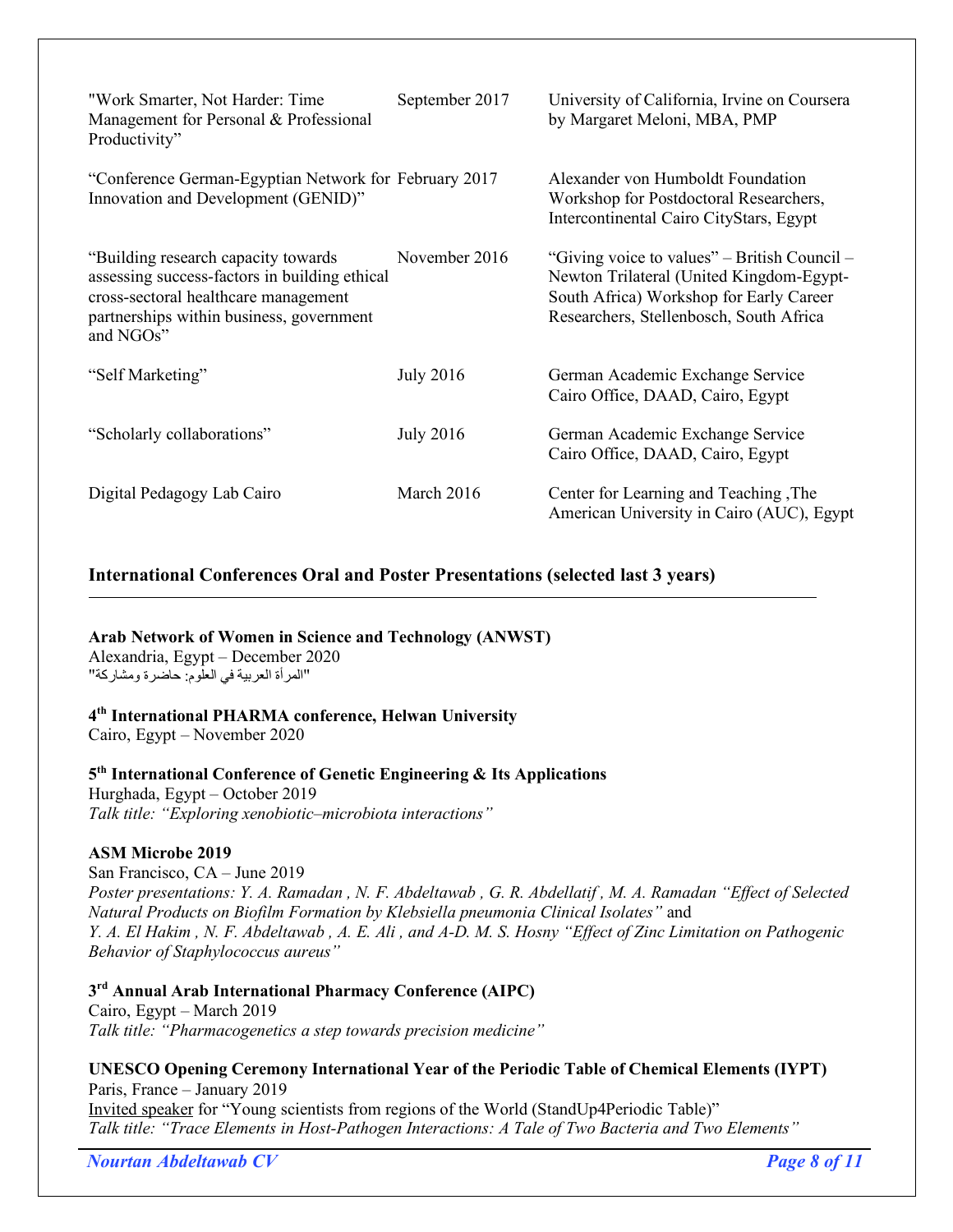#### **ASM Microbe 2018**

Atlanta, GA – June 2018 *Poster presentation: H. A. Ahmed, R. Wasfi, N. F. Abdeltawab, S. A. Megahed. "Effect of Cigarette Smoking on Metabolism of Anthracene As An Example of Xenobiotics by Selected Oral Bacterial isolates"*

# **Digestive Disease Week**

Chicago, IL – May 2017 *Poster presentation: M.T. Khayyal, NF. Abdeltawab, S. El-Sayed, B. Vinson, H. Abdel-Aziz. "Effect of the Herbal Preparation, STW5, on the Microbiome in an Experimental Model of Functional Dyspepsia"*

#### **German Egyptian Network for Innovation and Development (GENID) meeting Alexander von Humboldt Foundation**

Cairo, Egypt – Feburary 2017 *Poster presentation: "Pharmacogenetics of HCV new therapy in Egypt"*

**Trilateral British Council Researcher Links:** *Building research capacity towards assessing success-factors in building ethical cross-sectoral healthcare management partnerships within business, government and NGOs (Giving Voice to Value (GVV))* Cape town, South Africa – November 2016 *Poser presentation: "From Systems Biology to Precision Medicine"*

#### **The 4th International Conference of Genetic Engineering & Its Application "New Trends in Genetic Engineering & Biotechnology: Application of Genetic Engineering in Medical and Pharmaceutical Field Genomics, Proteomics and Bioinformatics"** Sharm El-Sheikh, Egypt – October 2016 *Invited Speaker: "Systems Biology Approaches in Infectious Diseases"*

**13th Annual National Conference for Biochemistry and Molecular Biology**

Cairo, Egypt – March 2016 *Invited speaker: "Systems Biology Approaches in Infectious Diseases"*

# **17th International Congress on Infectious Diseases (ICID)**

Hyderabad, India – March 2016 Poster presentations:

- Eid, S. Z. A., et al. *"Correlation of Interferon-gamma and Interleukin-28B levels in patients with chronic hepatitis C viral infection with or without Schistosoma mansoni coinfection."* International Journal of Infectious Diseases 45 (2016): 427.p

- Abdeltawab, N. F., et al. *"Development of Safe, Effective and Immunogenic Vaccine Candidate for Diarrheagenic Escherichia coli Main Pathotypes in Mouse Model."* International Journal of Infectious Diseases 45 (2016): 419.

#### **Publications**

#### **Peer-reviewed Articles**

Radwan NH, Nasr M, Ishak RA, **Abdeltawab NF**, Awad GA. Chitosan-calcium phosphate composite scaffolds for control of post-operative osteomyelitis: Fabrication, characterization, and in vitro–in vivo evaluation. *Carbohydrate Polymers*. 2020 September; 244. doi: https://doi.org/10.1016/j.carbpol.2020.116482.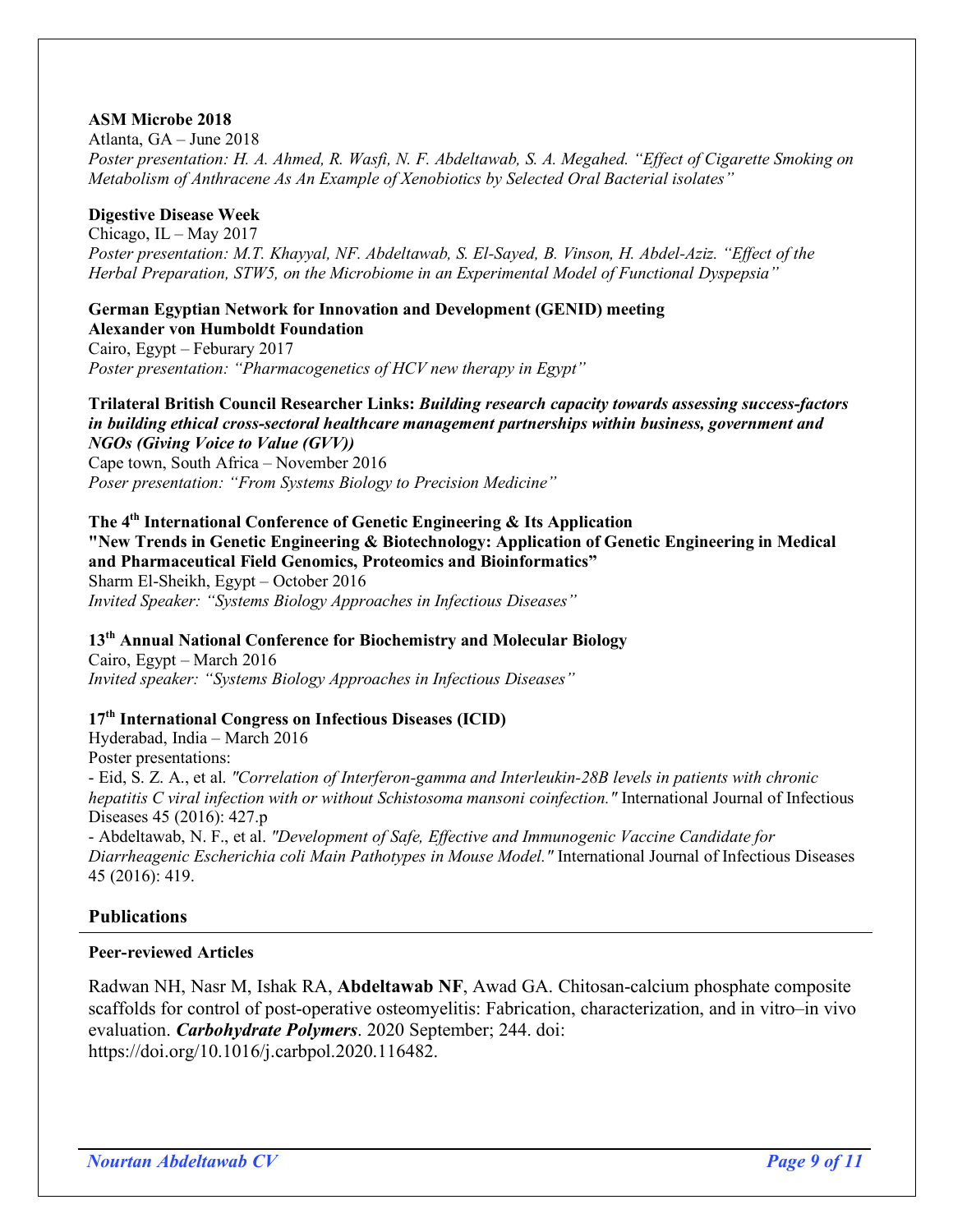Shamma, RN, Salah Ad-din I, and **Abdeltawab NF**. Dapsone- gel as a novel platform for acne treatment: In vitro evaluation and In vivo performance and histopathological studies in acne infected mice. *Journal of Drug Delivery Science and Technology* 2019, 54. doi: 10.1016/j.jddst.2019.101238

Haikal SM, **Abdeltawab NF,** Rashed LA, Abdel-Galil TI, Elmalt HA, and Amin MA. Combination therapy of mesenchymal stromal cells and interleukin 4 attenuates rheumatoid arthritis in collageninduced murine model. *Cells* 2019, 8(8),823. /doi.org/10.3390/cells8080823

Gohar A, **Abdeltawab NF**, Shehata N, Amin MA. Preclinical study of safety and immunogenicity of combined rubella and human papillomavirus vaccines: Towards enhancing vaccination uptake rates in developing countries. *Papillomavirus Research* 2019 Jun 8;8:100172. doi: 10.1016/j.pvr.2019.100172.

Taleb MH, **Abdeltawab NF**, Shamma RN, Abdelgayed SS, Mohamed SS, Farag MA, Ramadan MA. Origanum vulgare L. Essential Oil as a Potential Anti-Acne Topical Nanoemulsion-In Vitro and In Vivo Study. *Molecules*. 2018 Aug 28;23(9). pii:E2164. doi: 10.3390/molecules23092164.

El-Boghdady NA, **Abdeltawab NF**, and Nooh MN. Resveratrol and Montelukast Alleviate Paraquat-Induced Hepatic Injury in Mice: Modulation of Oxidative Stress, Inflammation, and Apoptosis. *Oxidative Medicine and Cellular Longevity.* 2017, 2017, article ID Article ID 9396425, 9 pages. doi.org/10.1155/2017/9396425

Eid SAZ, **Abdeltawab NF**, Melek S, and Amin MA. *Schistosoma mansoni* Co-infection with Hepatitis C Virus is Associated with Increased Interleukin-28B Plasma Levels in Patients in Egyptian Population. *Journal of the Egyptian Society of Parasitology*. 2017, 45 (2): 363–374

Ali R, **Abdeltawab NF**, Hady O, and Amin M. Synergistic Effect of Co-administration of *Haemophilus influenzae* and *Neisseria meningitidis* Vaccines on Immune Responses to Meningitis in Mouse Model. *Egyptian Journal of Biomedical Sciences*. March 2017, 51:1–11

Rafik M, Hosny A, Abdel-El-Hady W, Ragab D, Rakha K, and **Abdeltawab NF**. Multifactorial Analysis of Virus-Host Interactions Modulating Th1/Th2 Cytokine Profiles: Pilot Study in Treatment Naïve Egyptian Chronic Hepatitis C Patients. *New Egyptian Journal of Microbiology*. September 2016, 45: 166–176

Gohar A, **Abdeltawab NF**, Fahmy A, Amin MA. Development of safe, effective and immunogenic vaccine candidate for diarrheagenic Escherichia coli main pathotypes in a mouse model. *BMC Research Notes.* 2016, 9:80 doi: 10.1186/s13104-016-1891-z

Abdelallah N, **Abdeltawab NF**, Boseila AA, Amin MA. Chitosan and Sodium Alginate Combinations are Alternative, Efficient and Safe Natural Adjuvant Systems for Hepatitis B Vaccine in Mouse Model. *Evidence-Based Complementary and Alternative Medicine.* 2016, vol. 2016, Article ID 7659684, 8 pages, 2016. doi:10.1155/2016/7659684

Russo LM, **Abdeltawab NF**, O'Brien AD, Kotb M, Melton-Celsa AR. Mapping of genetic loci that modulate differential colonization by *Escherichia coli* O157:H7 TUV86-2 in advanced recombinant inbred BXD mice. *BMC Genomics*. 2015, 16:947. doi:10.1186/s12864-015-2127-7.